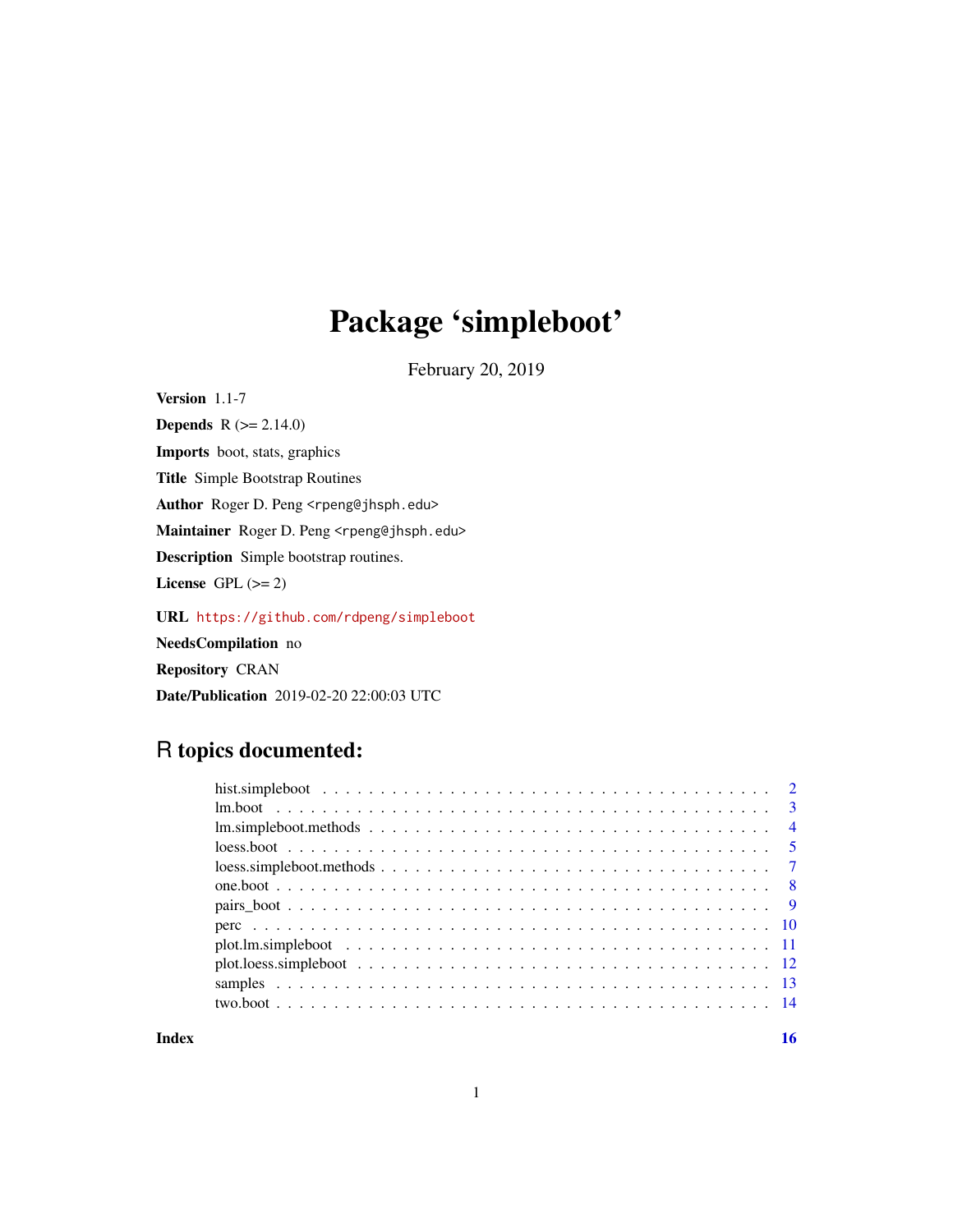<span id="page-1-0"></span>

Construct a histogram of the bootstrap distribution of univariate statistic.

#### Usage

```
## S3 method for class 'simpleboot'
hist(x, do.rug = FALSE, xlab = "Bootstrap samples", main = "", ...)
```
# Arguments

| $\mathsf{x}$ | An object of class "simpleboot" returned from either one boot, two boot, or<br>pairs.boot. |
|--------------|--------------------------------------------------------------------------------------------|
| do.rug       | Should a rug of the bootstrap distribution be plotted under the histogram?                 |
| xlab         | The label for the x-axis.                                                                  |
| main         | The title for the histogram.                                                               |
| $\ddotsc$    | Other arguments passed to hist.                                                            |

# Details

hist constructs a histogram for the bootstrap distribution of a univariate statistic. It cannot be used with linear model or loess bootstraps. In the histogram a red dotted line is plotted denoting the observed value of the statistic.

#### Value

Nothing is returned.

# Author(s)

Roger D. Peng

```
x < - rnorm(100)
## Bootstrap the 75th percentile
b \le - one.boot(x, quantile, R = 1000, probs = 0.75)
hist(b)
```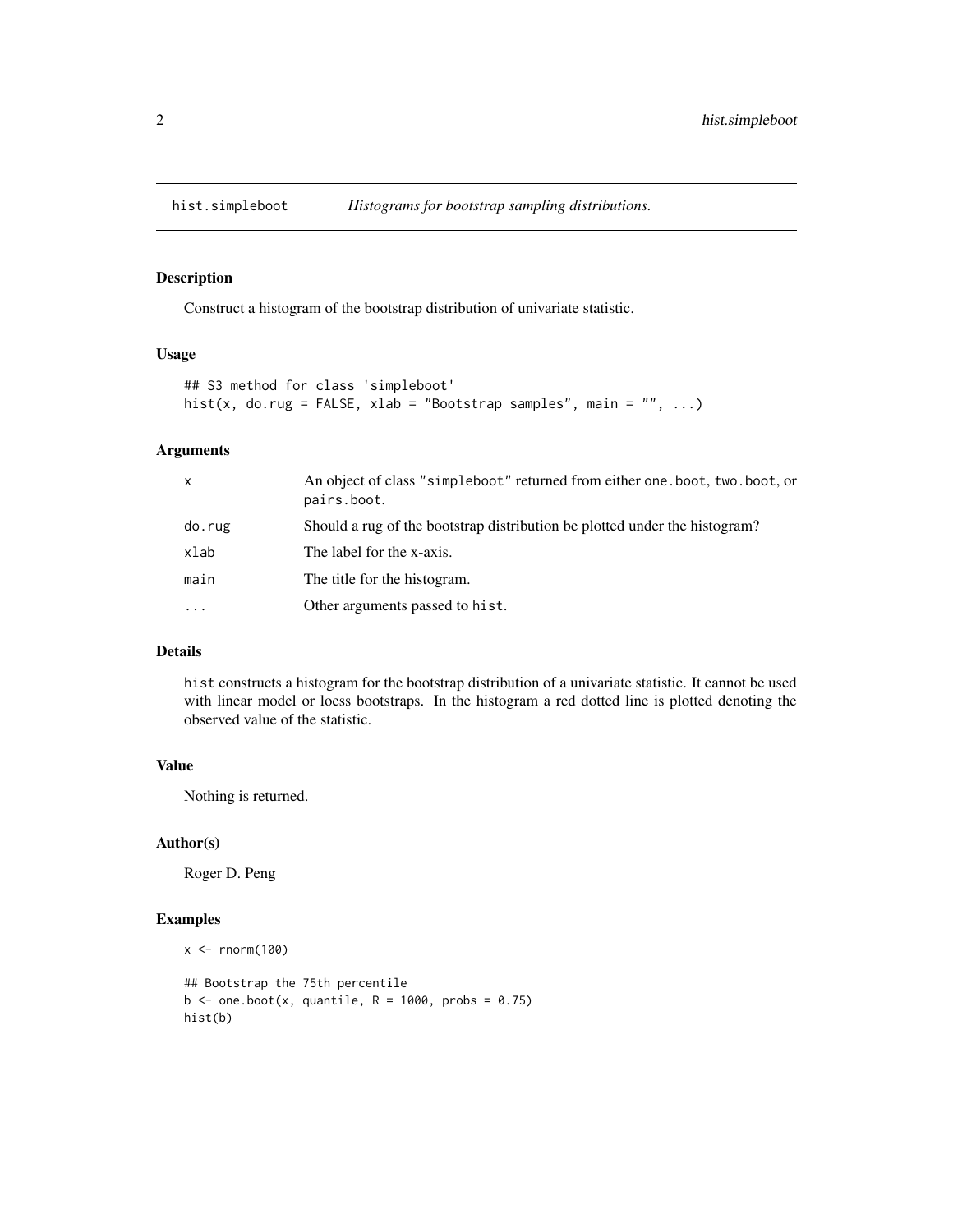<span id="page-2-0"></span>

Bootstrapping of linear model fits (using lm). Bootstrapping can be done by either resampling rows of the original data frame or resampling residuals from the original model fit.

# Usage

```
lm.boot(lm.object, R, rows = TRUE, new.xpts = NULL, ngrid = 100,
       weights = NULL)
```
#### Arguments

| lm.object | A linear model fit, produced by 1m.                                                                                                                                                     |
|-----------|-----------------------------------------------------------------------------------------------------------------------------------------------------------------------------------------|
| R         | The number of bootstrap replicates to use.                                                                                                                                              |
| rows      | Should we resample rows? Setting rows to FALSE indicates resampling of resid-<br>uals.                                                                                                  |
| new.xpts  | Values at which you wish to make new predictions. If specified, fitted values<br>from each bootstrap sample will be stored.                                                             |
| ngrid     | If new xpts is NULL and the regression is 2 dimensional, then predictions are<br>made on an evenly spaced grid (containing ngrid points) spanning the range of<br>the predictor values. |
| weights   | Reseampling weights; a vector of length equal to the number of observations.                                                                                                            |

# Details

Currently, "lm.simpleboot" objects have a simple print method (which shows the original fit), a summary method and a plot method.

# Value

An object of class "lm.simpleboot" (which is a list) containing the elements:

| method    | Which method of bootstrapping was used (rows or residuals).                                                                                                                                       |
|-----------|---------------------------------------------------------------------------------------------------------------------------------------------------------------------------------------------------|
| boot.list | A list containing values from each of the bootstrap samples. Currently, boot-<br>strapped values are model coefficients, residual sum of squares, R-square, and<br>fitted values for predictions. |
| orig.lm   | The original model fit.                                                                                                                                                                           |
| new.xpts  | The locations where predictions were made.                                                                                                                                                        |
| weights   | The resampling weights. If none were used, this component is NULL                                                                                                                                 |

# Author(s)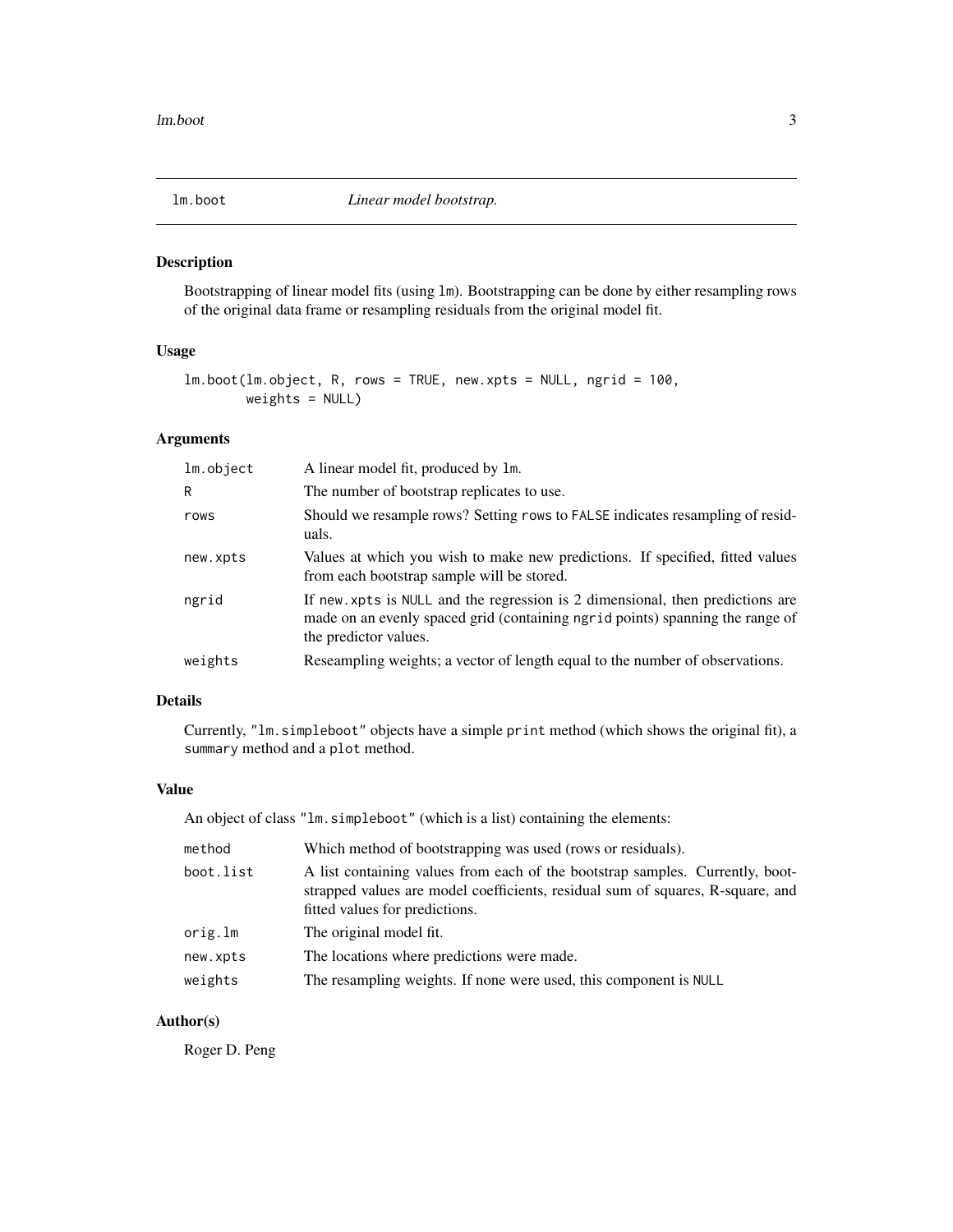# <span id="page-3-0"></span>See Also

The plot.lm.simpleboot method.

# Examples

```
data(airquality)
attach(airquality)
set.seed(30)
lmodel <- lm(Ozone ~ Wind)
1boot \leftarrow lm.boot(lmodel, R = 1000)summary(lboot)
## With weighting
w <- runif(nrow(model.frame(lmodel)))
lbootw \le 1m.boot(lmodel, R = 1000, weights = w)
summary(lbootw)
## Resample residuals
lboot2 \leftarrow lm.boot(lmodel, R = 1000, rows = FALSE)summary(lboot2)
```
lm.simpleboot.methods *Methods for linear model bootstrap.*

# Description

Methods for "lm.simpleboot" class objects.

#### Usage

```
## S3 method for class 'lm.simpleboot'
summary(object, ...)
## S3 method for class 'summary.lm.simpleboot'
print(x, \ldots)## S3 method for class 'lm.simpleboot'
fitted(object, ...)
```
#### Arguments

| object                  | An object of class "lm. simpleboot", as returned by lm. boot.                                |
|-------------------------|----------------------------------------------------------------------------------------------|
|                         | An object of class "summary. Im. simpleboot", a result of a call to summary. Im. simpleboot. |
| $\cdot$ $\cdot$ $\cdot$ | Other arguments passed to and from other methods.                                            |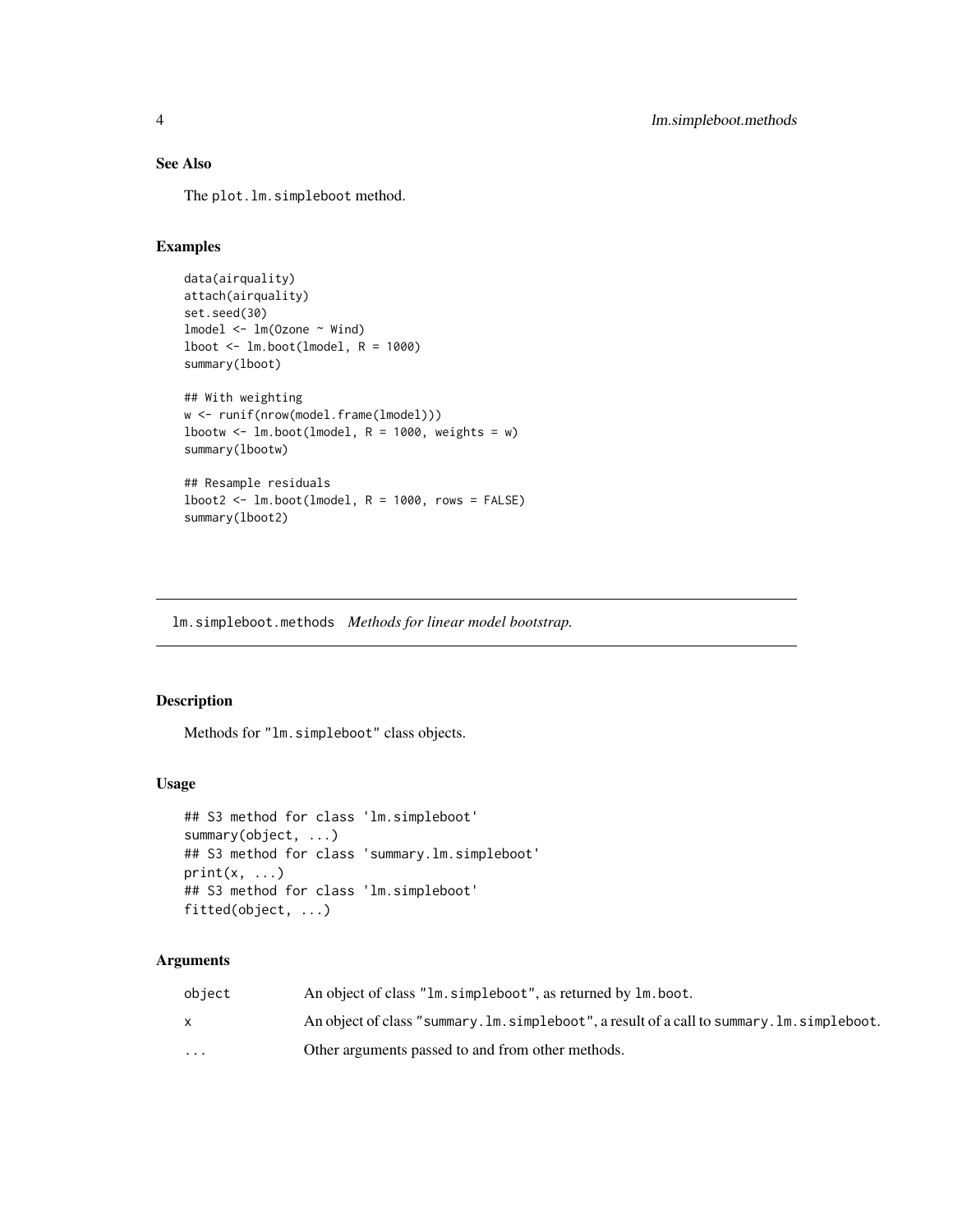#### <span id="page-4-0"></span>loess.boot 5

#### Details

print is essentially the same as the usual printing of a linear model fit, except the bootstrap standard errors are printed for each model coefficient.

fitted returns the fitted values from each bootstrap sample for the predictor values specified by the new.xpts in lm.boot (or from the grid if new.xpts was not specified). This is a p x R matrix where p is the number of points where prediction was desired and R is the number of bootstrap samples specified. Using fitted is the equivalent of using samples(object, name = "fitted").

# Value

summary returns a list containing the original estimated coefficients and their bootstrap standard errors.

#### Author(s)

Roger D. Peng

#### See Also

lm.boot.

# Examples

```
data(airquality)
attach(airquality)
lmodel <- lm(Ozone ~ Wind + Solar.R)
1boot \leftarrow Im.boot(Imodel, R = 300)summary(lboot)
```
loess.boot *2-D Loess bootstrap.*

# **Description**

Bootstrapping of loess fits produced by the loess function in the modreg package. Bootstrapping can be done by resampling rows from the original data frame or resampling residuals from the original model fit.

#### Usage

```
loess.boot(lo.object, R, rows = TRUE, new.xpts = NULL, ngrid = 100,
          weights = NULL)
```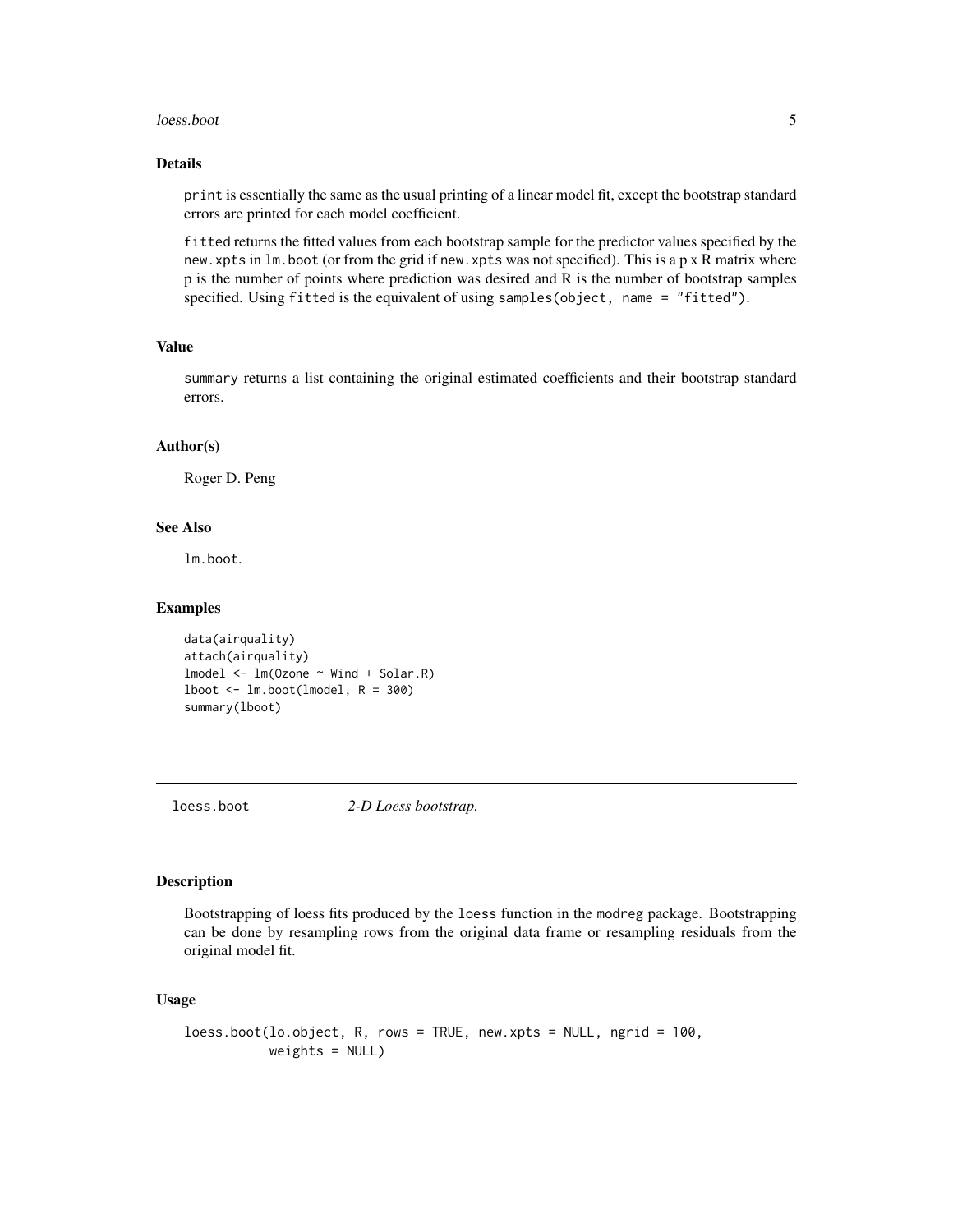# Arguments

| lo.object | A loess fit, produced by loess.                                                                                                                                                 |
|-----------|---------------------------------------------------------------------------------------------------------------------------------------------------------------------------------|
| R         | The number of bootstrap replicates.                                                                                                                                             |
| rows      | Should we resample rows? Setting rows to FALSE indicates resampling of resid-<br>uals.                                                                                          |
| new.xpts  | Locations where new predictions are to be made. If new xpts is NULL, then an<br>evenly spaced grid spanning the range of X (containing ngrid points) is used.<br>In either case |
| ngrid     | Number of grid points to use if new, xpts is NULL.                                                                                                                              |
| weights   | Resampling weights; a vector with length equal to the number of observations.                                                                                                   |
|           |                                                                                                                                                                                 |

#### Details

The user can specify locations for new predictions through new.xpts or an evenly spaced grid will be used. In either case, fitted values at each new location will be stored from each bootstrap sample. These fitted values can be retrieved using either the fitted method or the samples function.

Note that the loess function has many parameters for the user to set that can be difficult to reproduce in the bootstrap setting. Right now, the user can only specify the span argument to loess in the original fit.

#### Value

An object of class "loess.simpleboot" (which is a list) containing the elements:

| method     | Which method of bootstrapping was used (rows or residuals).                                                                           |
|------------|---------------------------------------------------------------------------------------------------------------------------------------|
| boot.list  | A list containing values from each of the bootstrap samples. Currently, only<br>residual sum of squares and fitted values are stored. |
| orig.loess | The original loess fit.                                                                                                               |
| new.xpts   | The locations where predictions were made (specified in the original call to<br>loess.boot).                                          |

#### Author(s)

Roger D. Peng

# Examples

```
set.seed(1234)
```

```
x \leftarrow runif(100)
```
## Simple sine function simulation  $y \le -\sin(2 \times \pi) \times x$  + .2 \* rnorm(100) plot(x, y) ## Sine function with noise  $\log$  <- loess(y  $\sim$  x, span = .4)

## Bootstrap with resampling of rows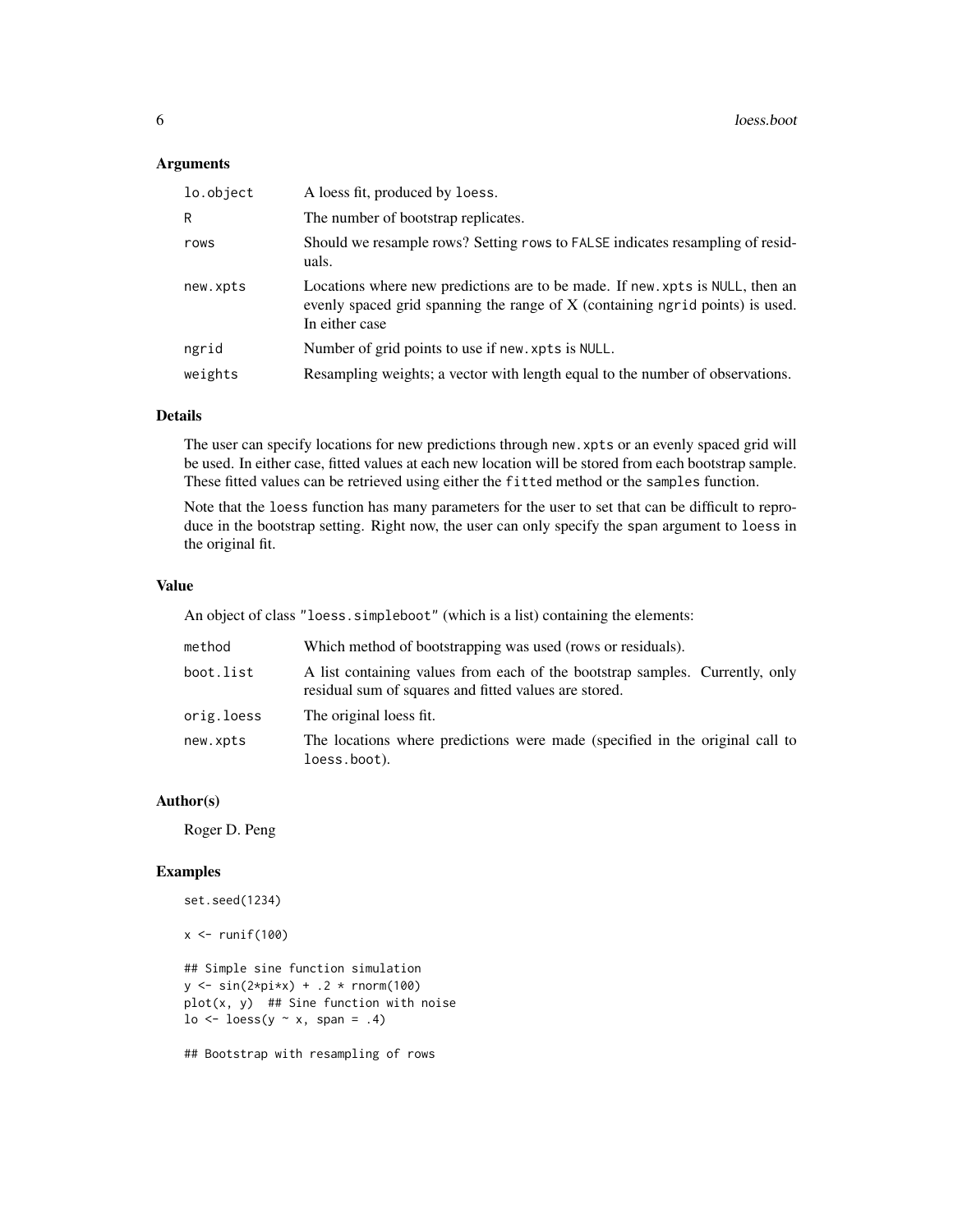```
\text{lo.b} \leftarrow \text{loess.boot}(\text{lo}, \text{R} = 500)## Plot original fit with +/- 2 std. errors
plot(lo.b)
## Plot all loess bootstrap fits
plot(lo.b, all.lines = TRUE)
## Bootstrap with resampling residuals
\text{lo.b2} \leq \text{loess.boot}(\text{lo}, \text{R} = 500, \text{rows} = \text{FALSE})plot(lo.b2)
```
loess.simpleboot.methods *Methods for loess bootstrap.*

# Description

Methods for "loess.simpleboot" class objects.

# Usage

```
## S3 method for class 'loess.simpleboot'
fitted(object, ...)
```
#### Arguments

| object | An object of class "loess. simpleboot" as returned by the function loess. boot. |
|--------|---------------------------------------------------------------------------------|
| .      | Other arguments passed to and from other methods.                               |

# Details

fitted returns a n x R matrix of fitted values where n is the number of new locations at which predictions were made and R is the number of bootstrap replications used in the original loess bootstrap. This is the equivalent of calling samples(object, "fitted").

#### Value

Nothing is returned.

#### Author(s)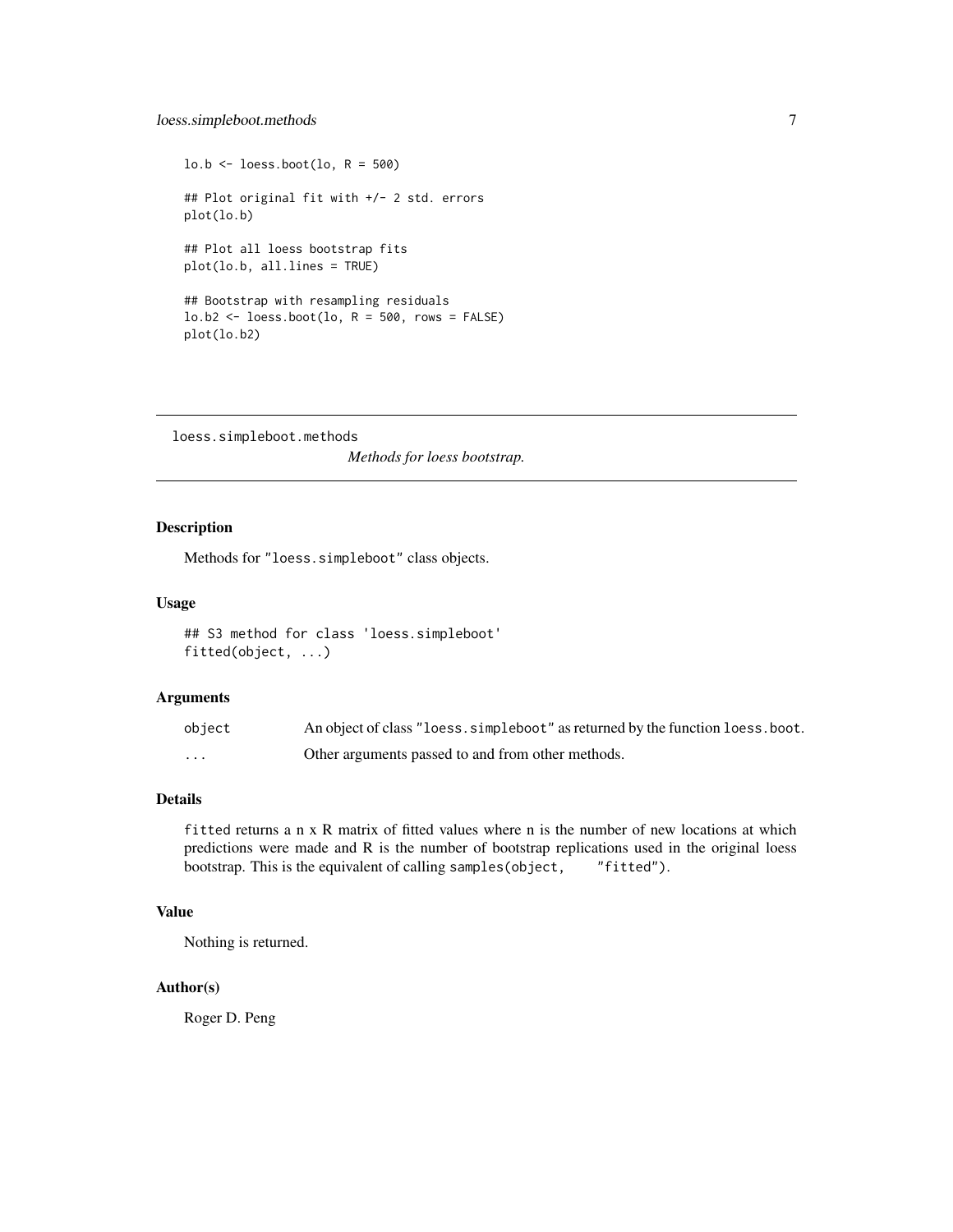<span id="page-7-0"></span>

one.boot is used for bootstrapping a univariate statistic for one sample problems. Examples include the mean, median, etc.

#### Usage

one.boot(data, FUN, R, student = FALSE, M, weights = NULL, ...)

# Arguments

| data       | The data. This should be a vector of numbers.                                                                                          |
|------------|----------------------------------------------------------------------------------------------------------------------------------------|
| <b>FUN</b> | The statistic to be bootstrapped. This can be either a quoted string containing<br>the name of a function or simply the function name. |
| R          | The number of bootstrap replicates to use.                                                                                             |
| student    | Should we do a studentized bootstrap? This requires a double bootstrap so it<br>might take longer.                                     |
| M          | If student is set to TRUE, then M is the number of internal bootstrap replications<br>to do.                                           |
| weights    | Resampling weights; a vector of length equal to the number of observations.                                                            |
| .          | Other (named) arguments that should be passed to FUN.                                                                                  |

## Value

An object of class "simpleboot", which is almost identical to the regular "boot" object. For example, the boot.ci function can be used on this object.

#### Author(s)

Roger D. Peng

```
library(boot)
set.seed(20)
x < - rgamma(100, 1)
b.mean \leq one.boot(x, mean, 500)
print(b.mean)
boot.ci(b.mean) ## No studentized interval here
hist(b.mean)
## Bootstrap with weights
set.seed(10)
w <- runif(100)
```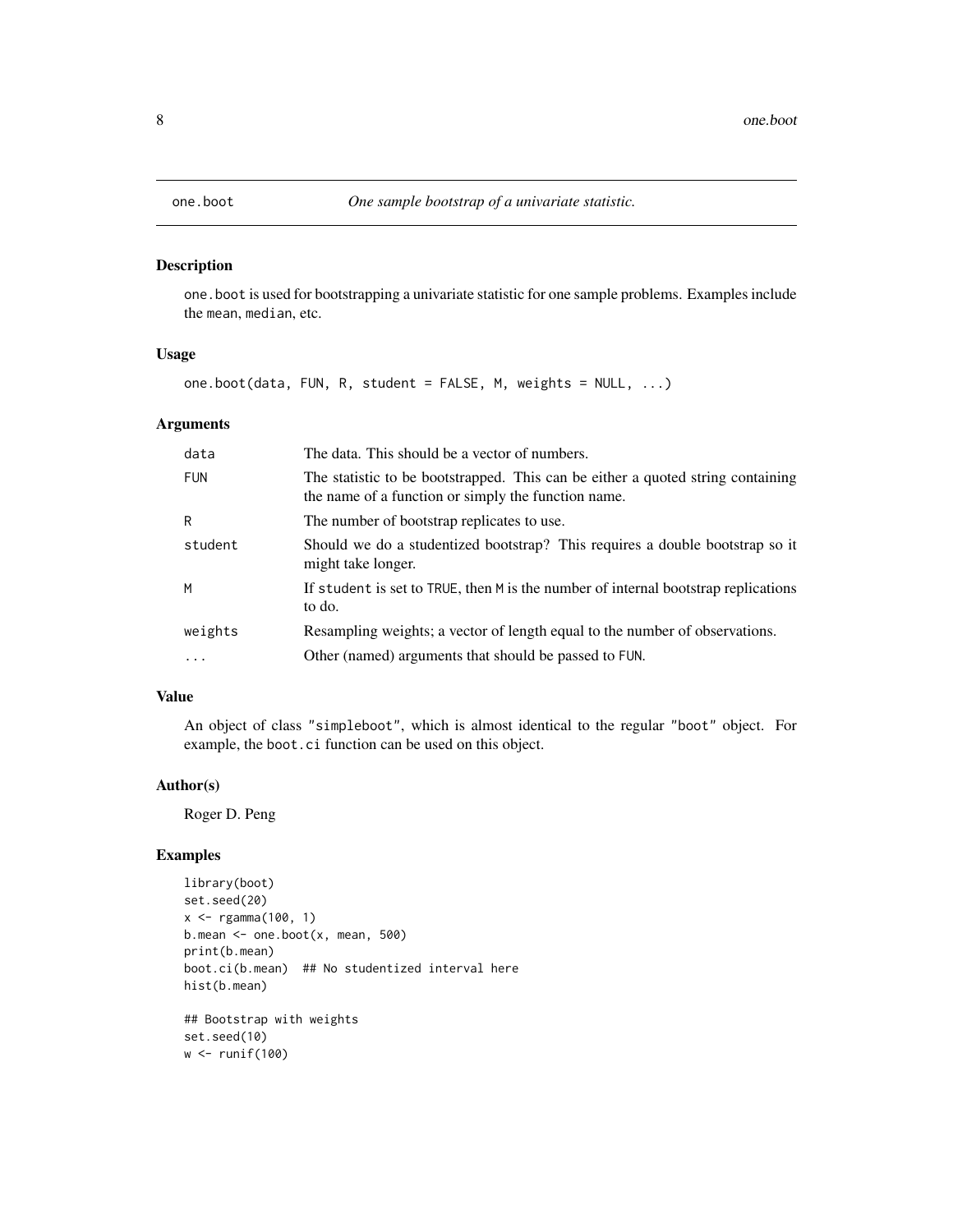# <span id="page-8-0"></span>pairs\_boot 9

```
bw \leq one.boot(x, median, 100, weights = w)
print(bw)
## Studentized
bw.stud \leq one.boot(x, median, R = 100, student = TRUE, M = 50,
                    weights = w)
boot.ci(bw.stud, type = "stud")
```
pairs\_boot *Two sample bootstrap.*

#### Description

pairs.boot is used to bootstrap a statistic which operates on two samples and returns a single value. An example of such a statistic is the correlation coefficient (i.e. cor). Resampling is done pairwise, so x and y must have the same length (and be ordered correctly). One can alternatively pass a two-column matrix to x.

#### Usage

 $pairs\_boot(x, y = NULL, FUN, R, student = FALSE, M, weights = NULL, ...)$ 

#### Arguments

| X          | Either a vector of numbers representing the first sample or a two column matrix<br>containing both samples.                                                                                                                                        |
|------------|----------------------------------------------------------------------------------------------------------------------------------------------------------------------------------------------------------------------------------------------------|
| у          | If NULL it is assumed that $x$ is a two-column matrix. Otherwise, $y$ is the second<br>sample.                                                                                                                                                     |
| <b>FUN</b> | The statistic to bootstrap. If x and y are separate vectors then FUN should operate<br>on separate vectors. Similarly, if x is a matrix, then FUN should operate on two-<br>column matrices. FUN can be either a quoted string or a function name. |
| R          | The number of bootstrap replicates.                                                                                                                                                                                                                |
| student    | Should we do a studentized bootstrap? This requires a double bootstrap so it<br>might take longer.                                                                                                                                                 |
| M          | If student is set to TRUE, then M is the number of internal bootstrap replications<br>to do.                                                                                                                                                       |
| weights    | Resampling weights.                                                                                                                                                                                                                                |
| $\cdots$   | Other (named) arguments that should be passed to FUN.                                                                                                                                                                                              |

# Value

An object of class "simpleboot", which is almost identical to the regular "boot" object. For example, the boot.ci function can be used on this object.

#### Author(s)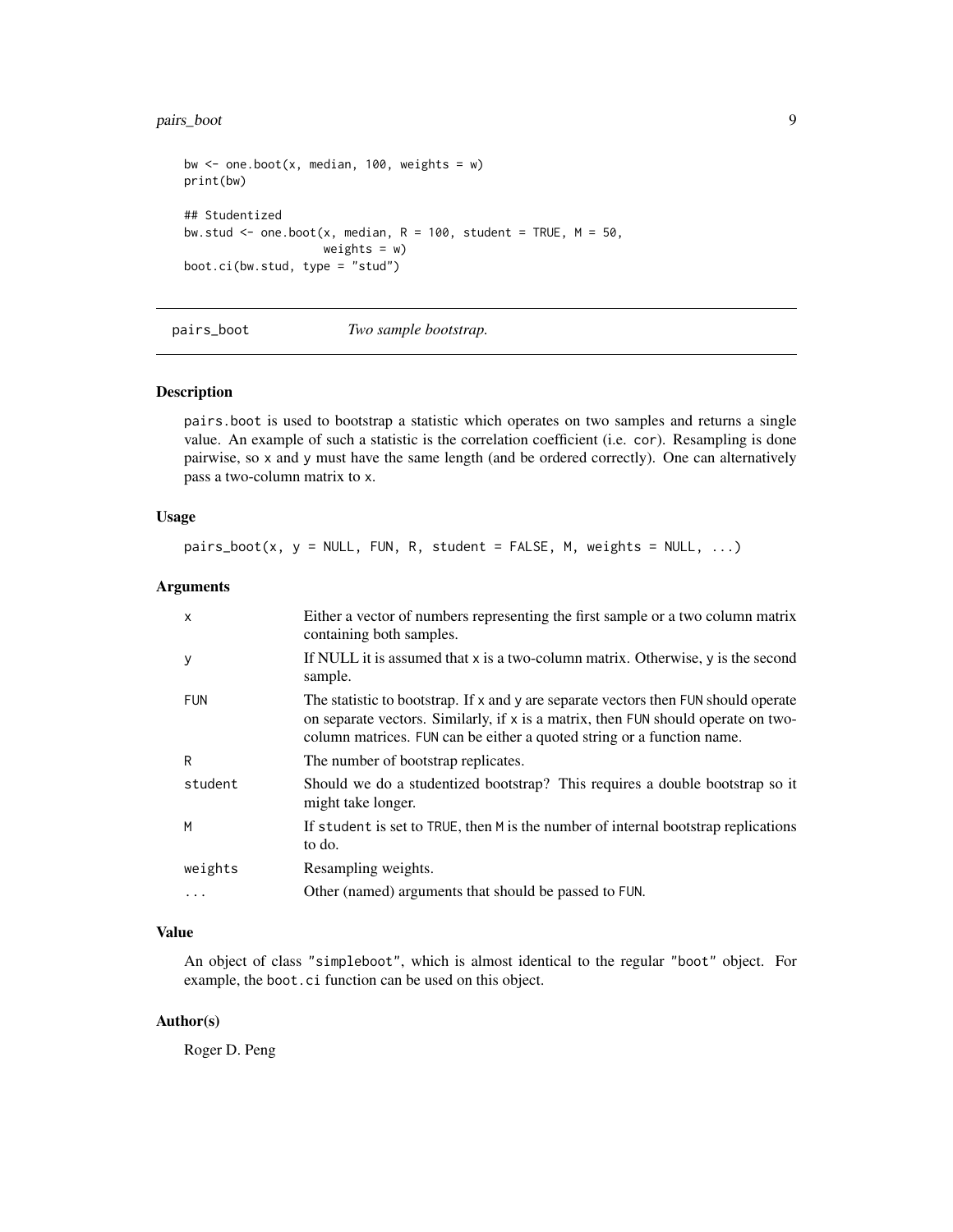#### Examples

```
library(boot)
set.seed(1)
x \le - rnorm(100)y \le -2 \times x + \text{rnorm}(100)boot.cor \leq pairs_boot(x, y, FUN = cor, R = 100)
boot.ci(boot.cor)
```
perc *Extract percentiles from a bootstrap sampling distribution.*

# Description

perc can be used to extract percentiles from the sampling distribution of a statistic.

#### Usage

perc(boot.out, p = c(0.025, 0.975)) perc.lm(lm.boot.obj, p)

#### Arguments

| boot.out    | Output from either one, boot, two, boot, or pairs, boot.     |
|-------------|--------------------------------------------------------------|
| D           | numeric vector with values in $[0, 1]$ .                     |
| lm.boot.obj | An object of class "lm. simpleboot", returned from lm. boot. |

#### Details

perc automatically calls perc.lm if boot.out is of the class "lm.simpleboot" so there is no need to use perc.lm separately.

#### Value

For bootstraps which are not linear model bootstraps, perc returns a vector of percentiles of length length(p). Linear interpolation of percentiles is done if necessary. perc.lm returns a matrix of percentiles of each of the model coefficients. For example, if there are k model coefficients, the perc.lm returns a length(p) by k matrix.

#### Author(s)

Roger D. Peng

```
x < - rnorm(100)
b \le - one.boot(x, median, R = 1000)
perc(b, c(.90, .95, .99))
```
<span id="page-9-0"></span>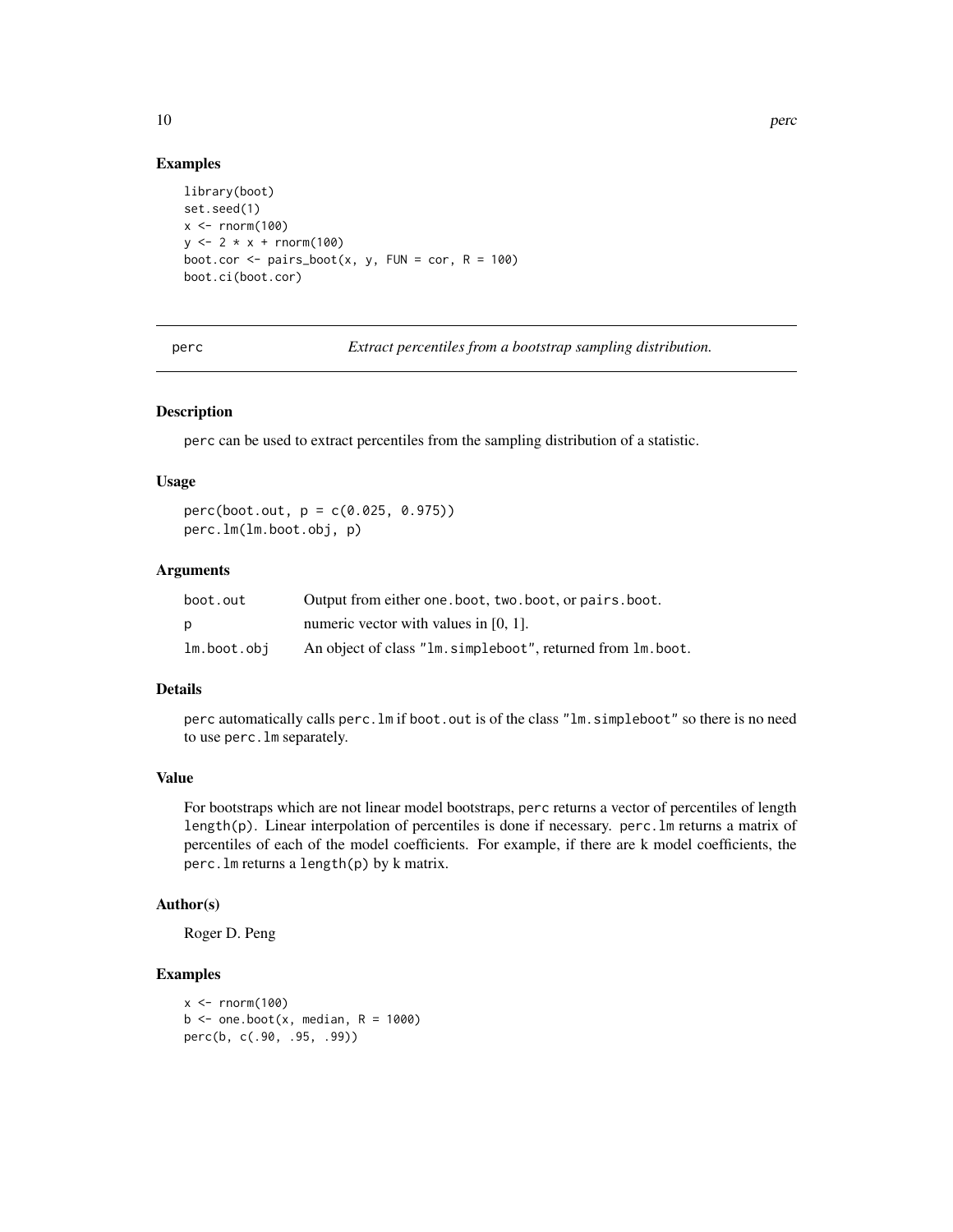<span id="page-10-0"></span>plot.lm.simpleboot *Plot method for linear model bootstraps.*

# Description

Plot regression lines with bootstrap standard errors. This method only works for 2-D regression fits.

#### Usage

```
## S3 method for class 'lm.simpleboot'
plot(x, add = FALSE, ...)
```
# Arguments

| x       | An object of class "lm. simpleboot" returned by lm. boot.                             |
|---------|---------------------------------------------------------------------------------------|
| add     | Switch indicating whether the regression line should be added to the current<br>plot. |
| $\cdot$ | Additional arguments passed down to plot. Ignored if add = TRUE.                      |

# Details

This function plots the data and the original regression line fit along with +/- 2 bootstrap standard errors at locations specified by the new.xpts argument to lm.boot (or on an evenly spaced grid).

# Value

Nothing is returned.

# Author(s)

Roger D. Peng

# Examples

## None right now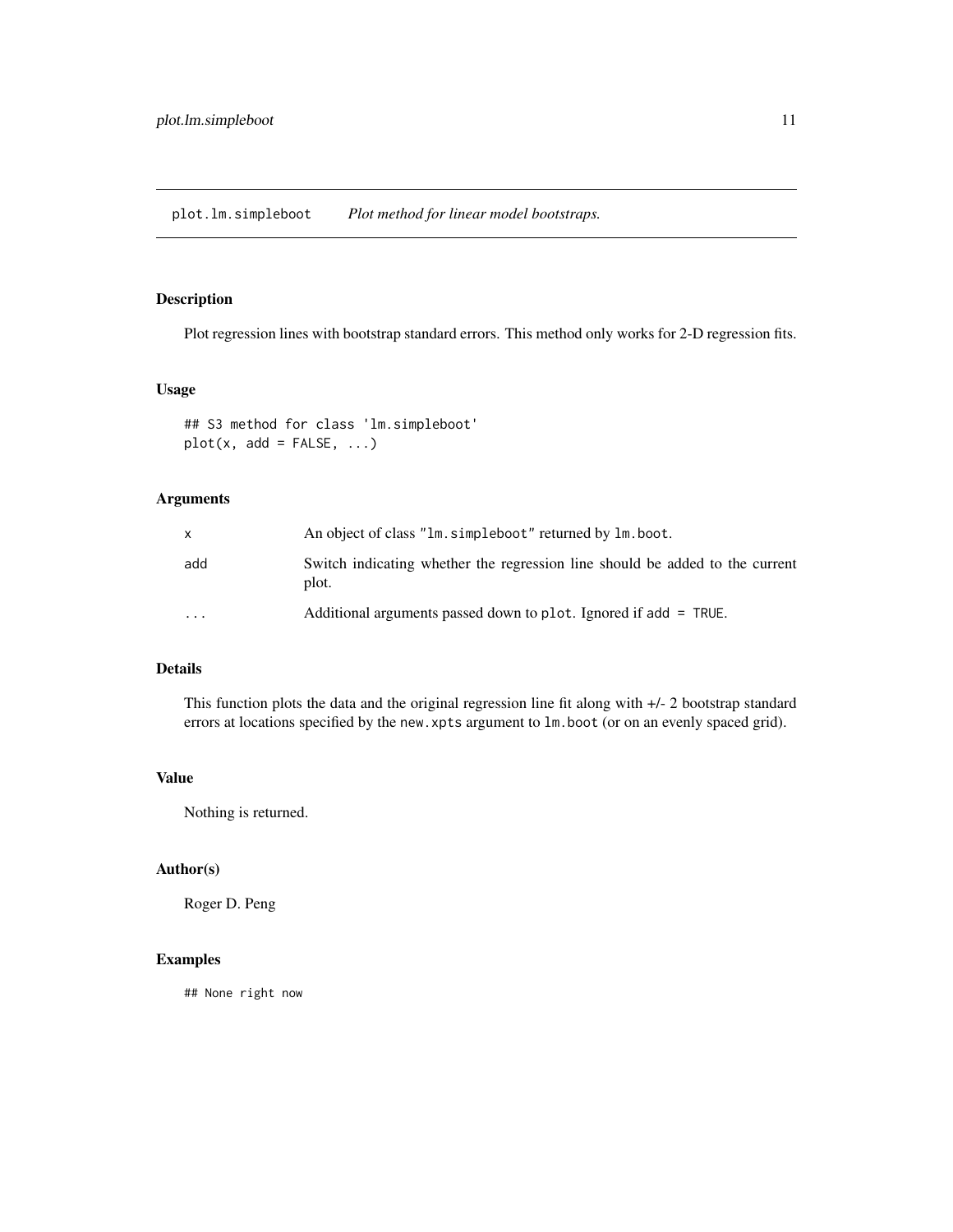<span id="page-11-0"></span>plot.loess.simpleboot *Plot method for loess bootstraps.*

# Description

Plot loess lines with bootstrap standard errors.

### Usage

```
## S3 method for class 'loess.simpleboot'
plot(x, add = FALSE, all-lines = FALSE, ...)
```
# Arguments

| X         | An object of class "loess. simpleboot" as returned by the function loess. boot. |
|-----------|---------------------------------------------------------------------------------|
| add       | Should the loess line be plotted over the current plot?                         |
| all.lines | Should we plot each of the individual loess lines from the bootstrap samples?   |
| $\ddotsc$ | Other arguments passed to plot.                                                 |

# Details

plot constructs (and plots) the original loess fit and +/- 2 bootstrap standard errors at locations specified in the new.xpts in loess.boot (or on an evenly spaced grid).

# Value

Nothing is returned.

# Author(s)

Roger D. Peng

# Examples

## See the help page for `loess.boot' for an example.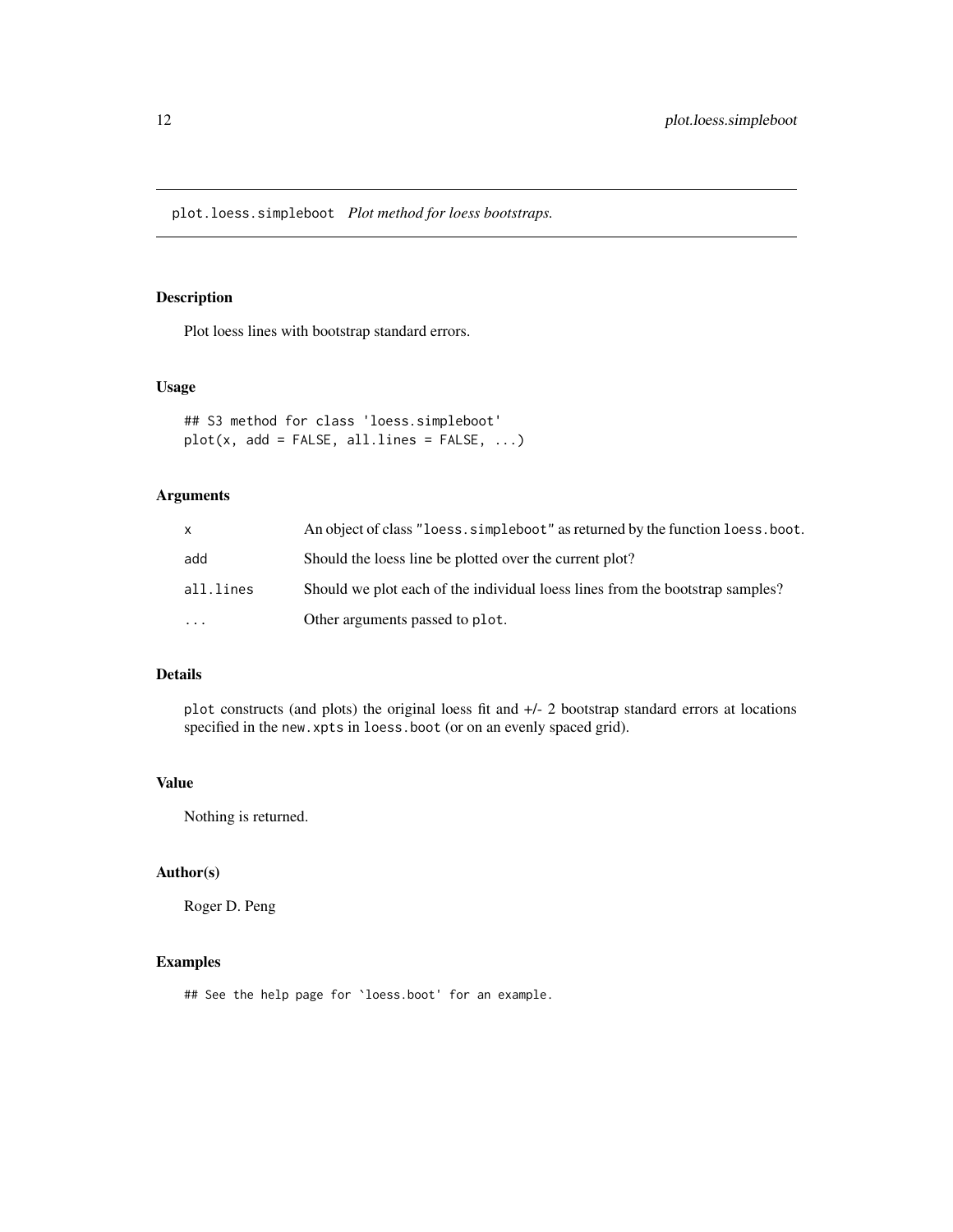<span id="page-12-0"></span>

Extract sampling distributions of various entities from either a linear model or a loess bootstrap. Entities for linear models are currently, model coefficients, residual sum of squares, R-square, and fitted values (given a set of X values in the original bootstrap). For loess, one can extract residual sum of squares and fitted values.

#### Usage

```
samples(object, name = c("fitted", "coef", "rsquare", "rss"))
```
#### Arguments

| object | The output from either $lm$ boot or loess boot.                  |
|--------|------------------------------------------------------------------|
| name   | The name of the entity to extract. The default is fitted values. |

#### Value

Either a vector or matrix depending on the entity extracted. For example, when extracting the sampling distributions for linear model coefficents, the return value is  $p \times R$  matrix where  $p$  is the number of coefficients and R is the number of bootstrap replicates.

#### Author(s)

Roger D. Peng

#### Examples

```
data(airquality)
attach(airquality)
lmodel <- lm(Ozone ~ Solar.R + Wind)
1boot \leftarrow 1m.boot(1model, R = 100)
```
## Get sampling distributions for coefficients s <- samples(lboot, "coef")

## Histogram for the intercept hist(s[1,])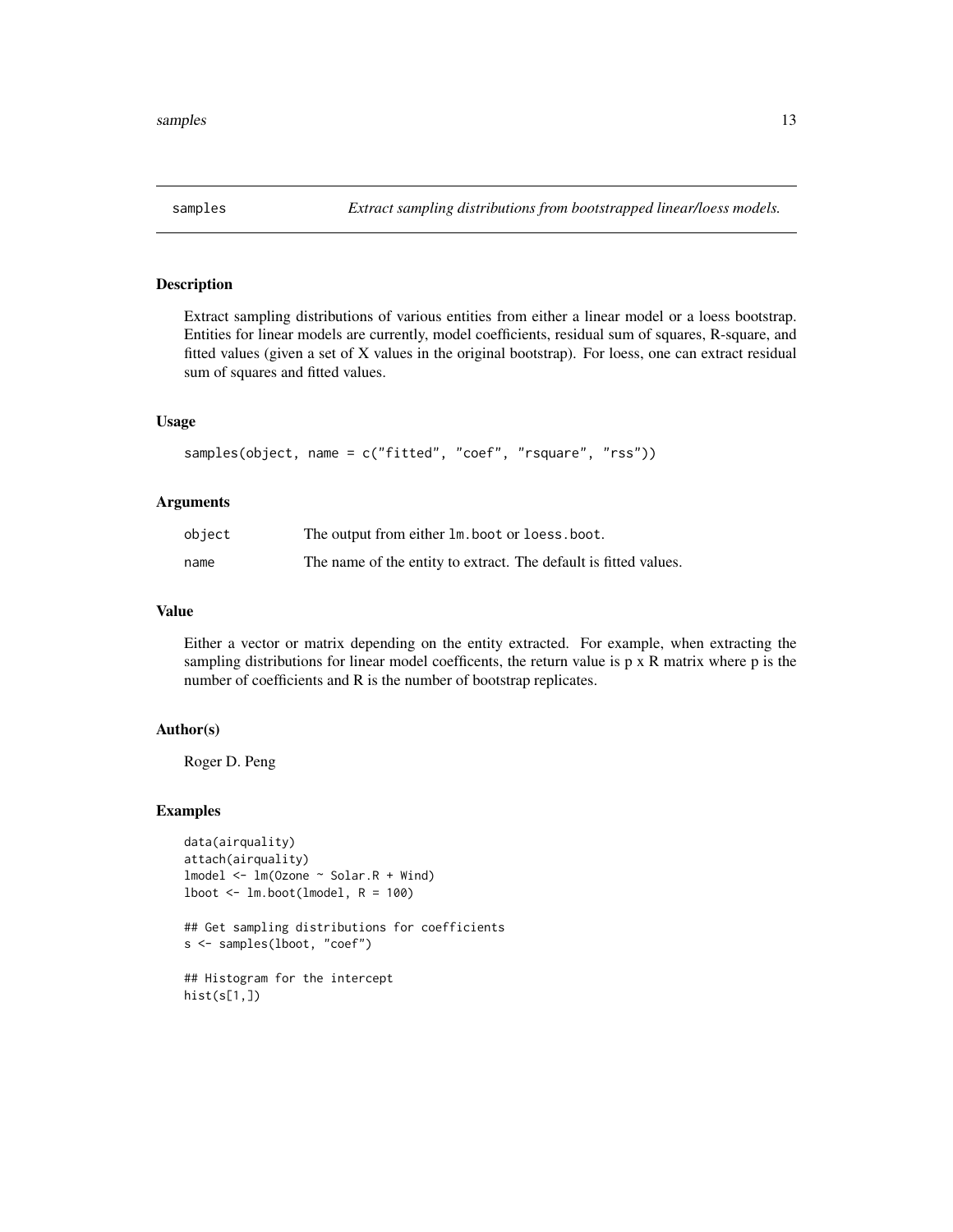<span id="page-13-0"></span>

two.boot is used to bootstrap the difference between various univariate statistics. An example is the difference of means. Bootstrapping is done by independently resampling from sample1 and sample2.

# Usage

```
two.boot(sample1, sample2, FUN, R, student = FALSE, M, weights = NULL, ...)
```
# Arguments

| sample1    | First sample; a vector of numbers.                                                                                                                                                               |
|------------|--------------------------------------------------------------------------------------------------------------------------------------------------------------------------------------------------|
| sample2    | Second sample; a vector of numbers.                                                                                                                                                              |
| <b>FUN</b> | The statistic which is applied to each sample. This can be a quoted string or a<br>function name.                                                                                                |
| R          | Number of bootstrap replicates.                                                                                                                                                                  |
| student    | Should we do a studentized bootstrap? This requires a double bootstrap so it<br>might take longer.                                                                                               |
| M          | If student is set to TRUE, then M is the number of internal bootstrap replications<br>to do.                                                                                                     |
| weights    | Resampling weights; a list with two components. The first component of the<br>list is a vector of weights for sample and the second component of the list is a<br>vector of weights for sample2. |
| $\cdot$    | Other (named) arguments that should be passed to FUN.                                                                                                                                            |
|            |                                                                                                                                                                                                  |

# Details

The differences are always taken as FUN(sample1) - FUN(sample2). If you want the difference to be reversed you need to reverse the order of the arguments sample1 and sample2.

# Value

An object of class "simpleboot", which is almost identical to the regular "boot" object. For example, the boot.ci function can be used on this object.

# Author(s)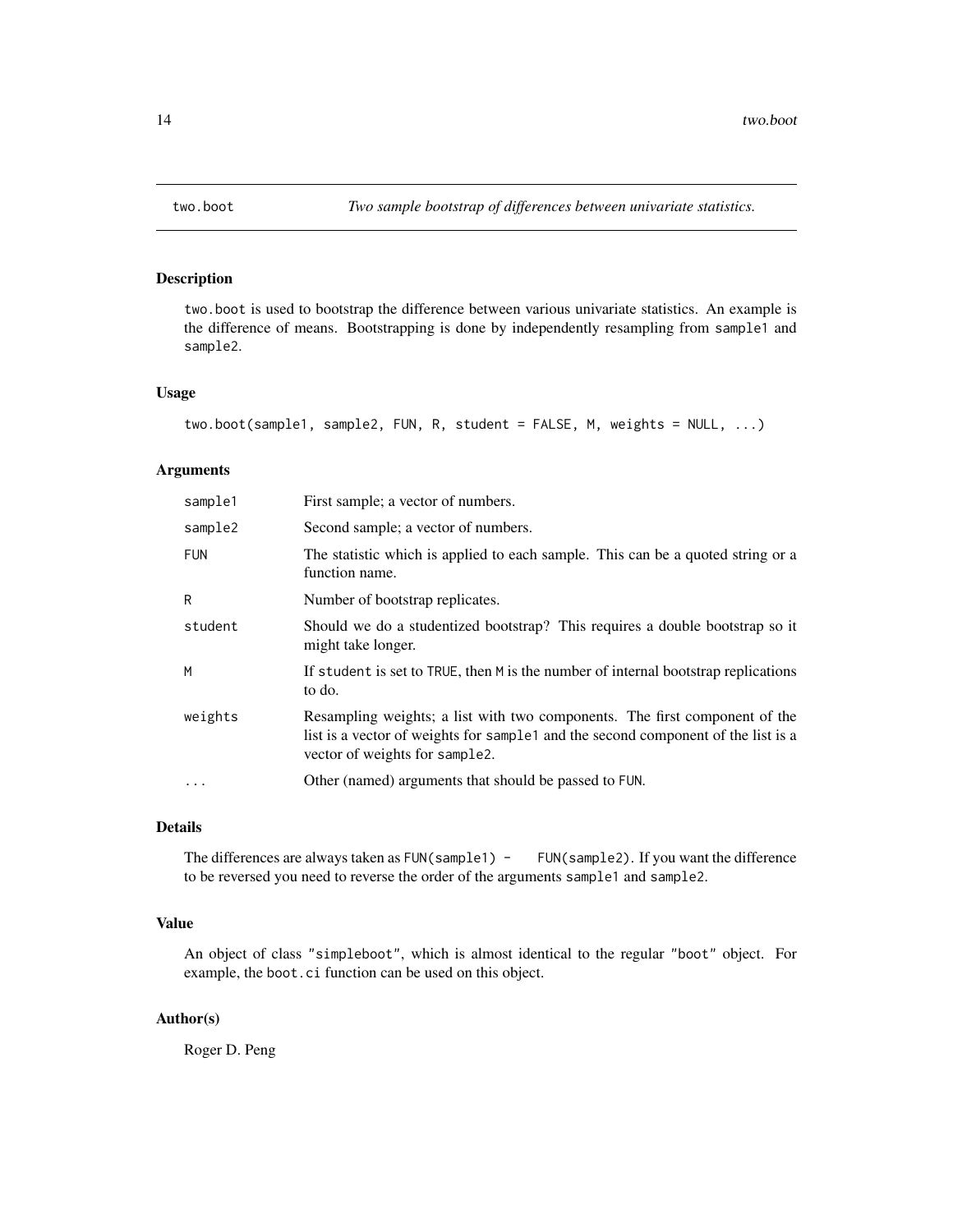#### two.boot 15

```
library(boot)
set.seed(50)
x \leftarrow \text{rnorm}(100, 1) ## Mean 1 normals
y <- rnorm(100, 0) ## Mean 0 normals
b \le two.boot(x, y, median, R = 100)
hist(b) ## Histogram of the bootstrap replicates
b \le two.boot(x, y, quantile, R = 100, probs = .75)
```